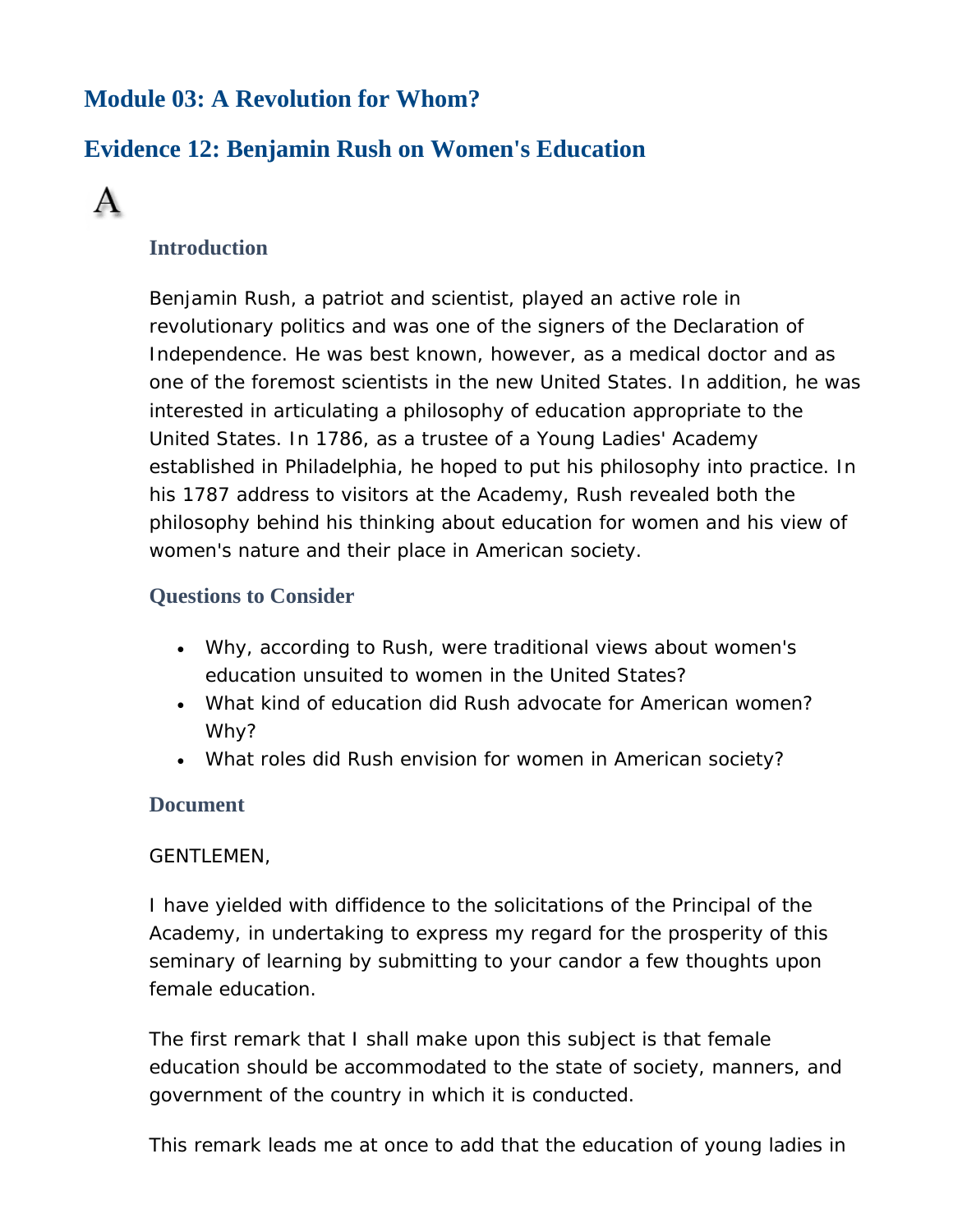this country should be conducted upon principles very different from what it is in Great Britain and in some respects different from what it was when we were a part of a monarchical empire.

There are several circumstances in the situation, employments, and duties of women in America which require a peculiar mode of education.

I. The early marriages of our women, by contracting the time allowed for education, renders it necessary to contract its plan and to confine it chiefly to the more useful branches of literature.

II. The state of property in America renders it necessary for the greatest part of our citizens to employ themselves in different occupations for the advancement of their fortunes. This cannot be done without the assistance of the female members of the community. They must be the stewards and guardians of their husbands' property. That education, therefore, will be most proper for our women which teaches them to discharge the duties of those offices with the most success and reputation.

III. From the numerous avocations to which a professional life exposes gentlemen in America from their families, a principal share of the instruction of children naturally devolves upon the women. It becomes us therefore to prepare them, by a suitable education, for the discharge of this most important duty of mothers.

IV. The equal share that every citizen has in the liberty and the possible share he may have in the government of our country make it necessary that our ladies should be qualified to a certain degree, by a peculiar and suitable education, to concur in instructing their sons in the principles of liberty and government.

V. In Great Britain the business of servants is a regular occupation, but in America this humble station is the usual retreat of unexpected indigence; hence the servants in this country possess less knowledge and subordination than are required from them; and hence our ladies are obliged to attend more to the private affairs of their families than ladies generally do of the same rank in Great Britain. . . .

The branches of literature most essential for a young lady in this country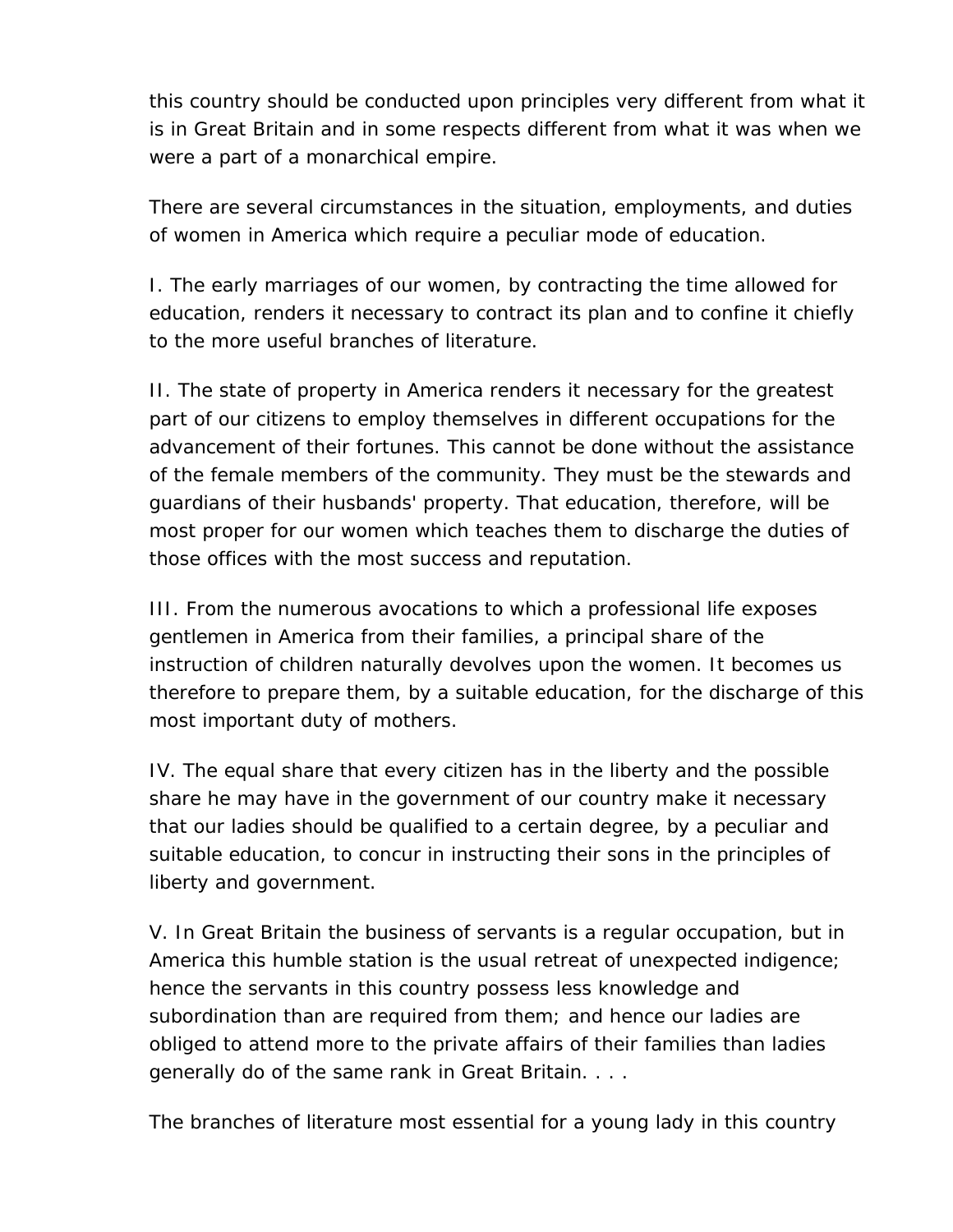appear to be:

I. A knowledge of the English language. She should not only read but speak and spell it correctly. And to enable her to do this, she should be taught the English grammar and be frequently examined in applying its rules in common conversation.

II. Pleasure and interest conspire to make the writing of a fair and legible hand a necessary branch of female education. For this purpose she should be taught not only to shape every letter properly but to pay the strictest regard to points and capitals. . . . I know of few things more rude or illiberal than to obtrude a letter upon a person of rank or business which cannot b e easily read. . . .

III. Some knowledge of figures and bookkeeping is absolutely necessary to qualify a young lady for the duties which await her in this country. There are certain occupations in which she may assist her husband with this knowledge, and should she survive him and agreeably to the custom of our country be the executrix of his will, she cannot fail of deriving immense advantages from it.

IV. An acquaintance with geography and some instruction in chronology will enable a young lady to read history, biography, and travels, with advantage, and thereby qualify her not only for a general intercourse with the world but to be an agreeable companion for a sensible man. To these branches of knowledge may be added, in some instances, a general acquaintance with the first principles of astronomy and natural philosophy, particularly with such parts of them as are calculated to prevent superstition, by explaining the causes or obviating the effects of natural evil.

V. Vocal music should never be neglected in the education of a young lady in this country. Besides preparing her to join in that part of public worship which consists in psalmody, it will enable her to soothe the cares of domestic life. The distress and vexation of a husband, the noise of a nursery, and even the sorrows that will sometimes intrude into her own bosom may all be relieved by a song. . . .

VI. Dancing is by no means an improper branch of education for an American lady. It promotes health and renders the figure and motions of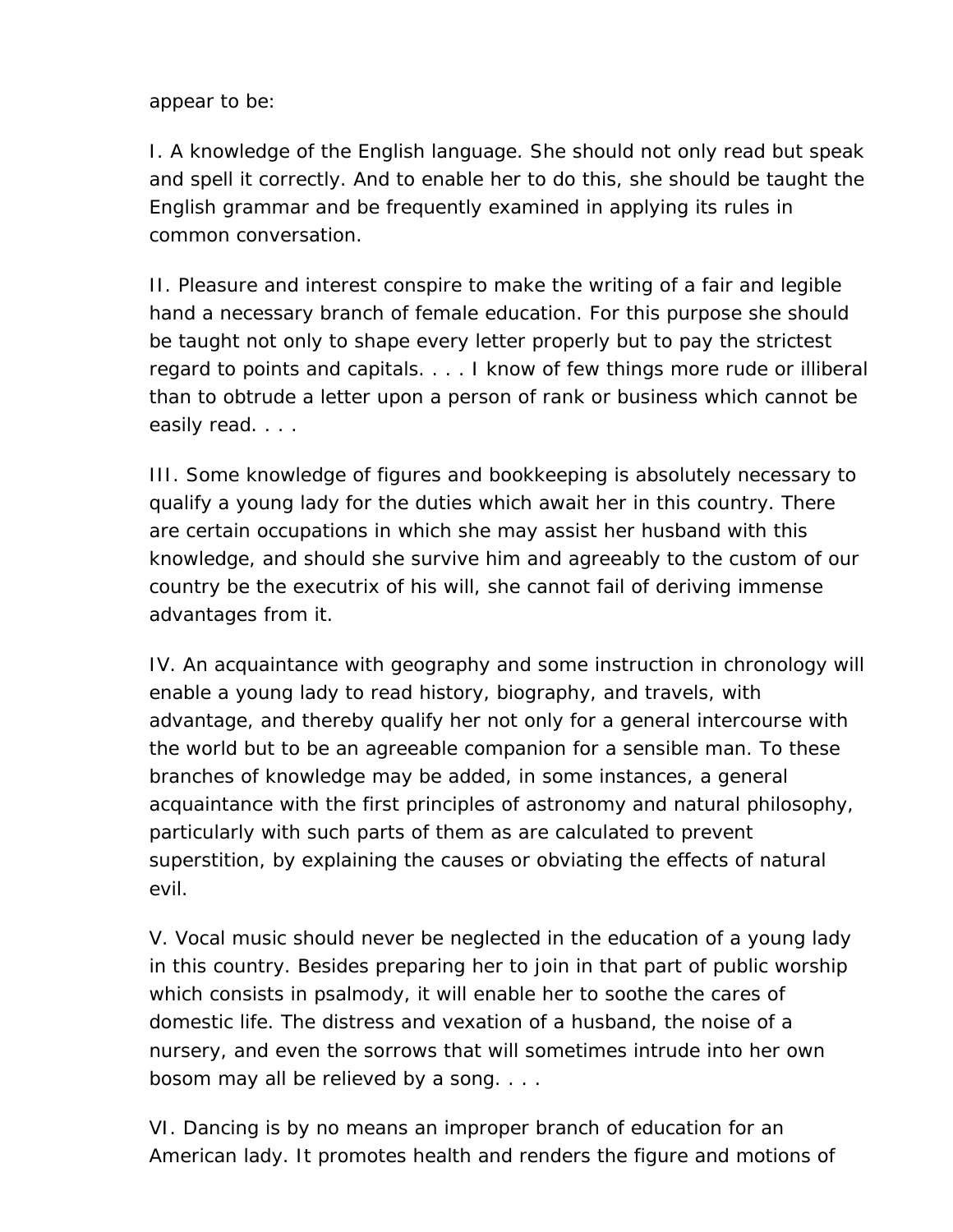the body easy and agreeable. I anticipate the time when the resources of conversation shall be so far multiplied that the amusement of dancing shall be wholly confined to children. But in our present state of society and knowledge, I conceive it to be an agreeable substitute for the ignoble pleasures of drinking and gaming in our assemblies of grown people.

VII. The attention of our young ladies should be directed as soon as they are prepared for it to the reading of history, travels, poetry, and moral essays. These studies are accommodated, in a peculiar manner, to the present state of society in America, and when a relish is excited for them in early life, they subdue that passion for reading novels which so generally prevails among the fair sex. . . .

VIII. It will be necessary to connect all these branches of education with regular instruction in the Christian religion. For this purpose the principles of the different sects of Christians should be taught and explained, and our pupils should early be furnished with some of the most simple arguments in favor of the truth of Christianity. A portion of the Bible (of late improperly banished from our schools) should be read by them every day and such questions should be asked, after reading it, as are calculated to imprint upon their minds the interesting stories contained in it. . . . The female breast is the natural soil of Christianity, and while our women are taught to believe its doctrines and obey its precepts, the wit of Voltaire and the style of Bolingbroke will never be able to destroy its influence upon our citizens. . . .

IX. If the measures that have been recommended for inspiring our pupils with a sense of religious and moral obligation be adopted, the government of them will be easy and agreeable. I shall only remark under this head that strictness of discipline will always render severity unnecessary and that there will be the most instruction in that school where there is the most order.

I have said nothing in favor of instrumental music as a branch of female education because I conceive it is by no means accommodated to the present state of society and manners in America . The price of musical instruments and the extravagant fees demanded by the teachers of instrumental music form but a small part of my objections to it.

To perform well upon a musical instrument requires much time and long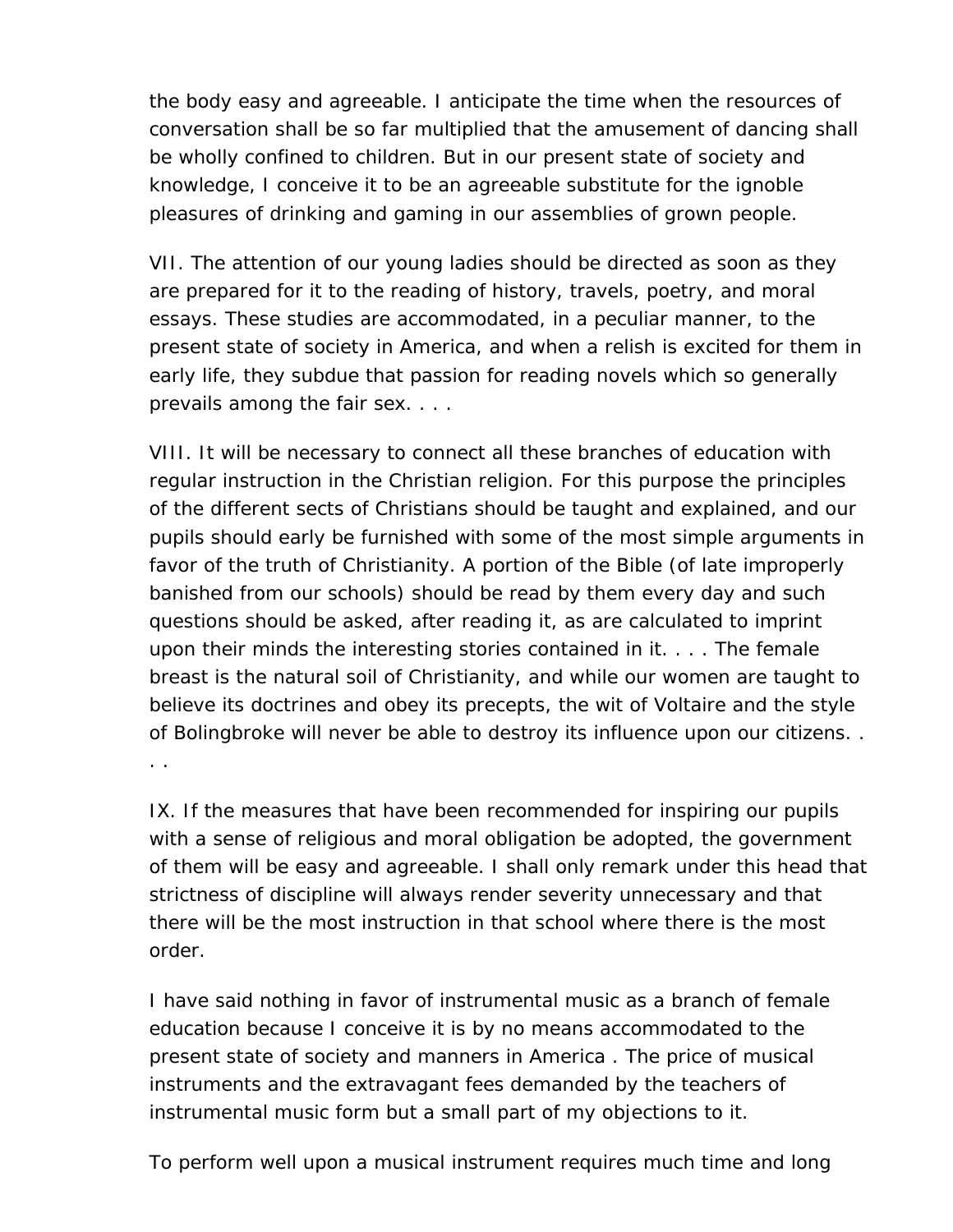practice. . . . How many useful ideas might be picked up in these hours from history, philosophy, poetry, and the numerous moral essays with which our language abounds, and how much more would the knowledge acquired upon these subjects add to the consequence of a lady with her husband and with society than the best performed pieces of music upon a harpsichord or a guitar! . . .

I beg leave further to bear a testimony against the practice of making the French language a part of female education in America . In Britain, where company and pleasure are the principal business of ladies, where the nursery and the kitchen form no part of their care, and where a daily intercourse is maintained with Frenchmen and other foreigners who speak the French language, a knowledge of it is absolutely necessary. But the case is widely different in this country. . . .

Let it not be said in defense of a knowledge of the French language that many elegant books are written in it. Those of them that are truly valuable are generally translated, but, if this were not the case, the English language certainly contains many more books of real utility and useful information than can be read without neglecting other duties by the daughter or wife of an American citizen.

It is with reluctance that I object to drawing as a branch of education for an American lady. To be the mistress of a family is one of the great ends of a woman's being, and while the peculiar state of society in America imposes this station so early and renders the duties of it so numerous and difficult, I conceive that little time can be spared for the acquisition of this elegant accomplishment. . . .

It should not surprise us that British customs with respect to female education have been transplanted into our American schools and families. . . . It is high time to awake from this servility — to study our own character — to examine the age of our country — and to adopt manners in everything that shall be accommodated to our state of society and to the forms of our government. In particular it is incumbent upon us to make ornamental accomplishments yield to principles and knowledge in the education of our women.

A philosopher once said, "let me make all the ballads of a country and I care not who makes its laws." He might with more propriety have said, let